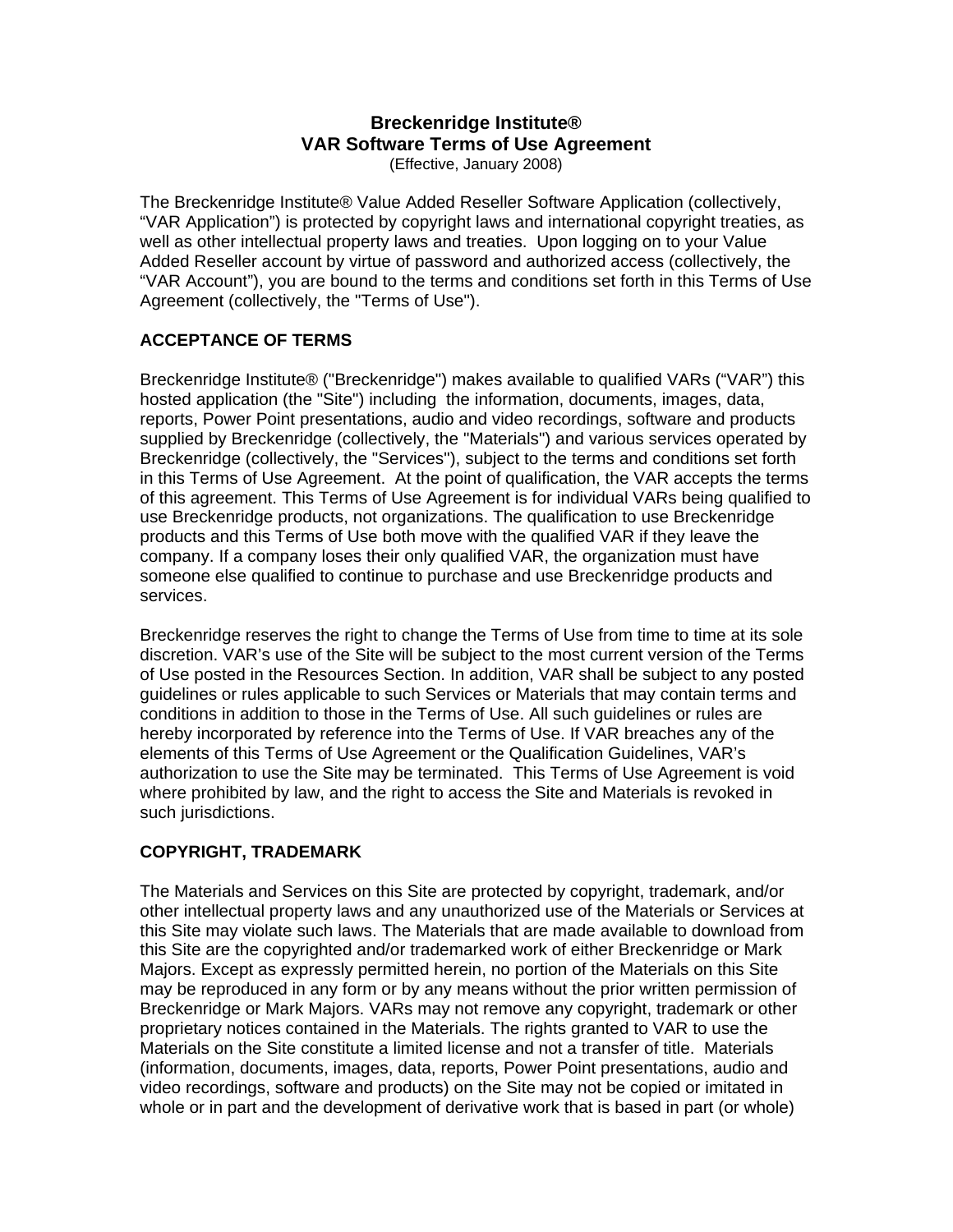on the Materials on the Site constitute a material breach of this Terms of Use Agreement.

### **USE OF SOFTWARE**

VAR agrees not to use any means to circumvent log in, password, and other protections Breckenridge puts in place to restrict access to certain parts of the Site. VAR may not attempt to download or otherwise retrieve information from the Site or Materials outside of those methods outlined in this Terms of Use Agreement.

# **USE AND PROTECTION OF USERNAME AND PASSWORD**

VAR is responsible for maintaining the confidentiality of their username and passwords. Strong passwords are encouraged. A strong password is one with letters and numbers and at least eight characters. VAR is responsible for all uses of VAR's account and will not provide the account and password to anyone for any purpose. If there is a breach of the confidentiality of a password or username assigned to VAR, or any breach of security through VAR's account, then VAR shall notify Breckenridge immediately by contacting Elin Larson at [elin@breckenridgeinstitute.com](mailto:elin@breckenridgeinstitute.com).

# **RELIABILITY OF ACCESS TO SITE**

Breckenridge will provide continuous (24X7) access to the VAR Application. Breckenridge will also provide user support directly to VARs Monday through Friday from 8am until 5pm RMT. In the event of disruptions in service or access to the VAR Application that are beyond the control of the VAR, the VAR shall notify Elin Larson at Breckenridge at [elin@breckenridgeinstitute.com](mailto:elin@breckenridgeinstitute.com) and Breckenridge will work diligently to resume service or access in a timely manner. Breckenridge is not responsible for access disruptions related to the VAR's ability to access the Internet or the Site. Breckenridge reserves the right to periodically maintain the system and application. Any maintenance disruptions will be scheduled in non-business hours with prior notification sent to the VAR.

### **TERM AND TERMINATION**

This Terms of Use Agreement is effective as of the date the VAR receives a username or password authorizing access to the Site, and continues in force and effect until terminated in accordance with this Terms of Use Agreement. Breckenridge may terminate the VAR's account effective upon written (or emailed) notice to VAR if VAR materially breaches any of the elements of this Terms of Use Agreement or the Qualification Guidelines and these breaches are not cured within ten (10) days after written notice from Breckenridge. Breckenridge reserves the right to suspend access to and use of the Site pending cure of a VAR's breach of this Terms of Use Agreement or the Qualification Guidelines.

### **MISCELLANEOUS PROVISIONS**

Breckenridge's failure to enforce any provision of this Terms of Use Agreement will not be construed as a waiver of any provision or right. Breckenridge will not be liable in any amount for failure to perform any obligation under this Terms of Use Agreement if such failure is caused by the occurrence of cause beyond the reasonable control of